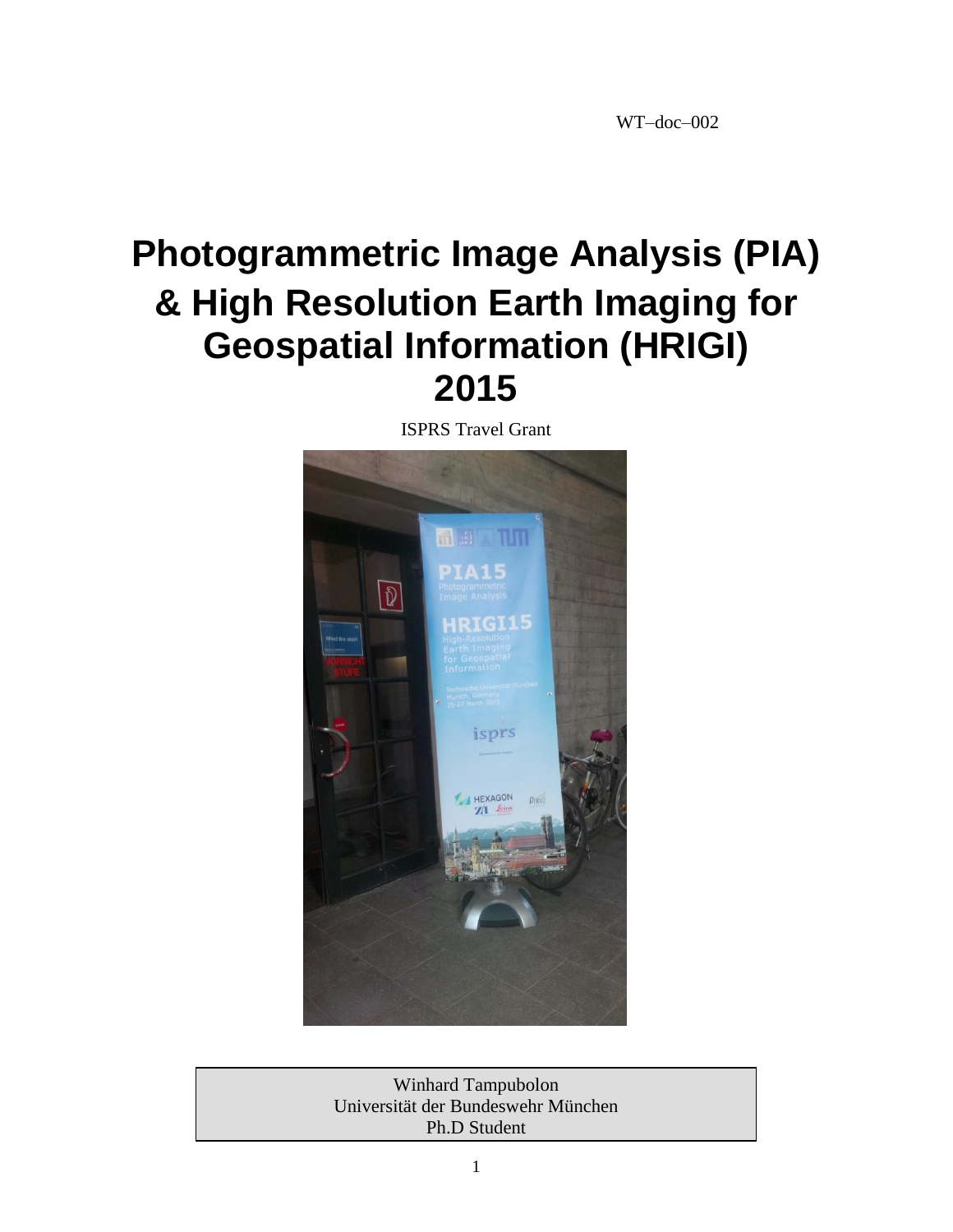## **Table of Contents**

| 1.   |  |
|------|--|
| 1.1. |  |
| 1.2. |  |
| 2.   |  |
| 2.1. |  |
| 2.2. |  |
| 3.   |  |
| 3.1. |  |
| 3.2. |  |
| 3.3. |  |
| 4.   |  |
| 4.1. |  |
| 4.2. |  |
| 5.   |  |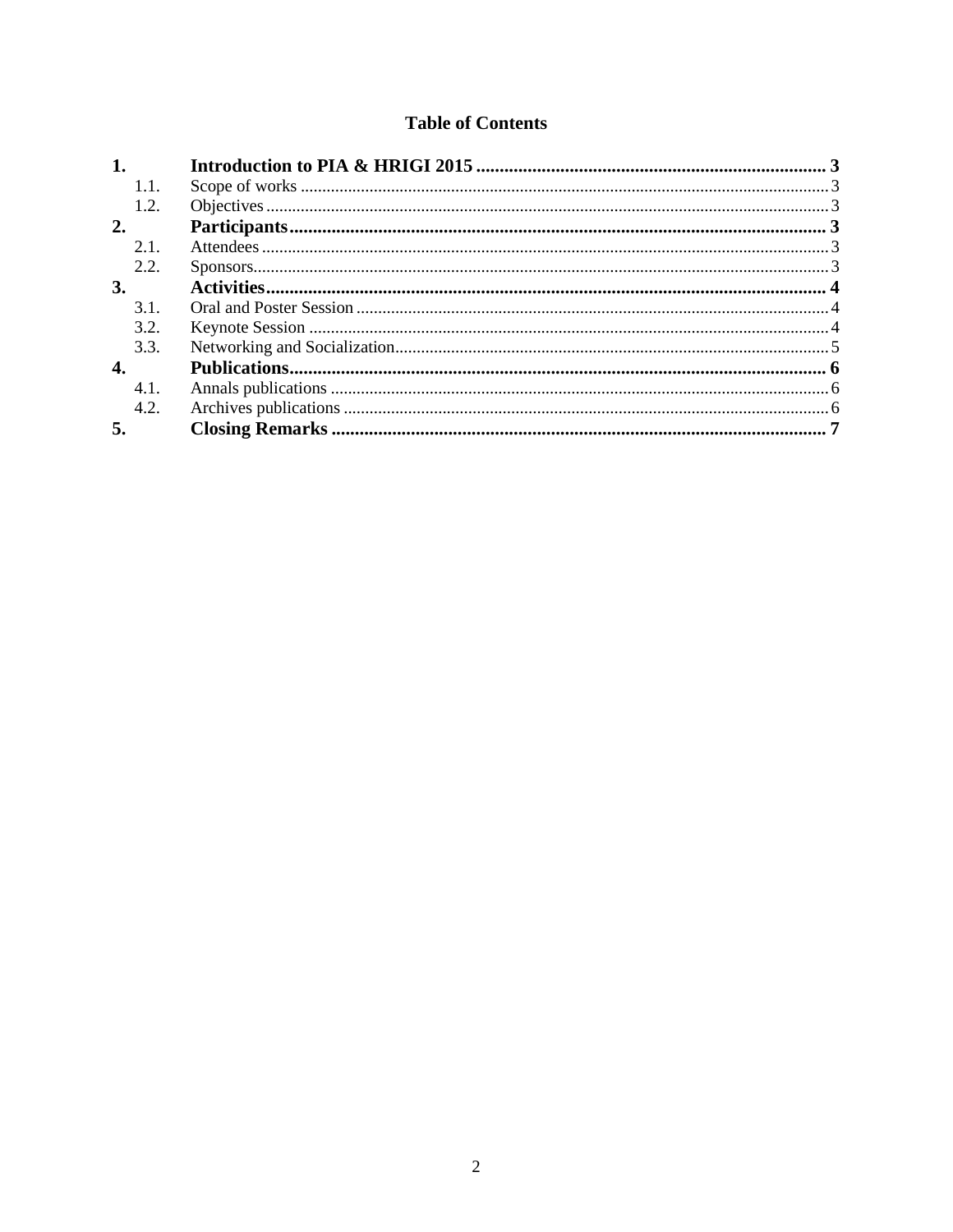# **1. Introduction to PIA & HRIGI 2015**

Photogrammetric Image Analysis (PIA) is a biannual congress, starting in 2003 with the concentration on the automatic exploitation of the image content. Hereafter, High Resolution Earth Imaging for Geospatial Information (HRIGI) or called Hannover Workshop was starting in 2007 with the focus on the geometric processing of aerial and in particular of space imagery. The idea to join these two conferences is of course a special interest for establishing the consistency between content and accuracy of space borne imageries.

This joint event is designed to meet the needs of photogrammetrists and scientists from all levels. At that time was jointly steered by the program committees to establish an environment that will establish the scientific atmosphere in Remote Sensing and Very High Resolution Satellite (VHRS) Imagery development. To meet these goals, PIA/HRIGI provides further development status of a processing platform, and a set of scientific principles that organizes attendees into professional working group based on the ISPRS benchmark.

## **1.1. Scope of works**

This conference is an integral part of ISPRS activities and its approach can be adopted for scientific communities. The joint event addresses experts from research, government, and private industry. It consists of high quality papers, and provides an international forum for discussion of leading research and technological developments as well as applications in the field. Mainly each topic of this conference has a strong connection to:

- Small satellites and satellite constellation
- VHRS imageries utilization for Mapping
- UAVs and alternative platforms
- Hyperspectral imaging
- 3D object extraction
- Rapid mapping for environmental applications and disaster management
- etc.

## **1.2. Objectives**

The primary goal of this joint symposium is to seek, exploit and deepen the synergies between geometry and semantics, and to give the two scientific communities the possibility to discuss with and to learn from each other.

## **2. Participants**

## **2.1. Attendees**

This joint PIA/HRIGI 2015 conference was attended by 176 attendees [\(Figure 1\)](#page-3-0) from around the globe including United States, Australia, Brazil, India, Pakistan mostly from European countries (Germany, Switzerland, Austria, Sweden, Finland, UK, etc.).

## **2.2. Sponsors**

This conference was sponsored by some companies working on the sensor development as well as the geospatial processing platform: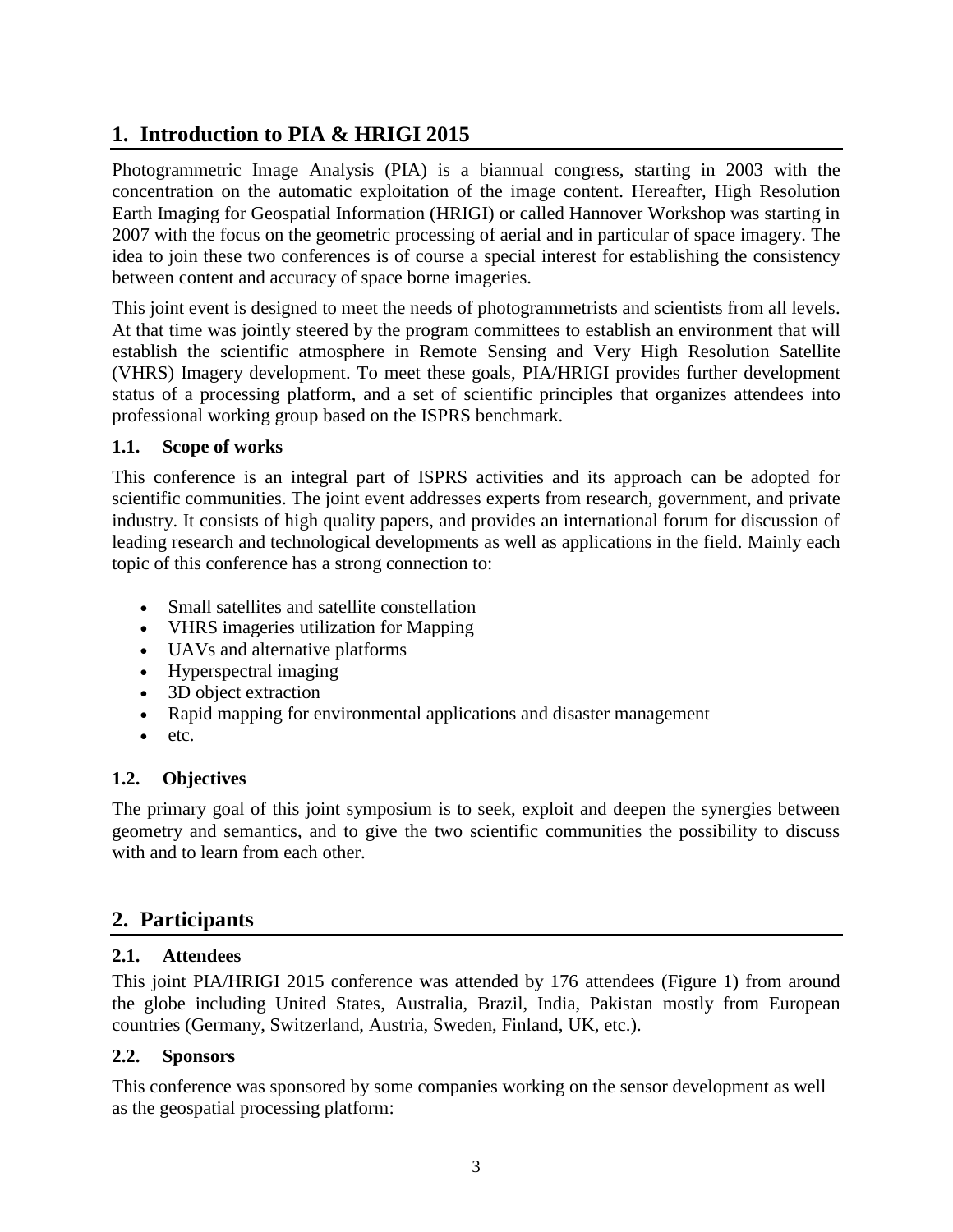- 1. Hexagon Geosystem (ZI Imaging, Leica Geosystems)
- 2. PIX4D

# **3. Activities**

# **3.1. Oral and Poster Session**

Oral and Poster provided a set of presentations that supports a broad scope of scientific research activities, including the geoinformatics collaborations, space borne data improvement, applied mathematics in VHRS data processing, 3 D engineering, and computer sciences.



**Figure 1. The Congress Participants**

<span id="page-3-0"></span>PIA/HRIGI continued to provide a platform for research activities that deploy and extend advanced distributed computing technologies in the photogrammetry and geoinformatics areas with direct implementation to the mapping purpose.

## **3.2. Keynote Session**

All participants greatly got benefit from the keynote speaker, especially to get an idea about what current status of photogrammetric and spaceborne technologies. In specific, it is interesting to know that TerraSAR-X/TanDEM-X can provide "2 cm" or "20 cents euro coin" accuracy as presented by the last keynote speaker i.e. Prof.Richard Bamler from DLR [\(Figure 2\)](#page-4-0).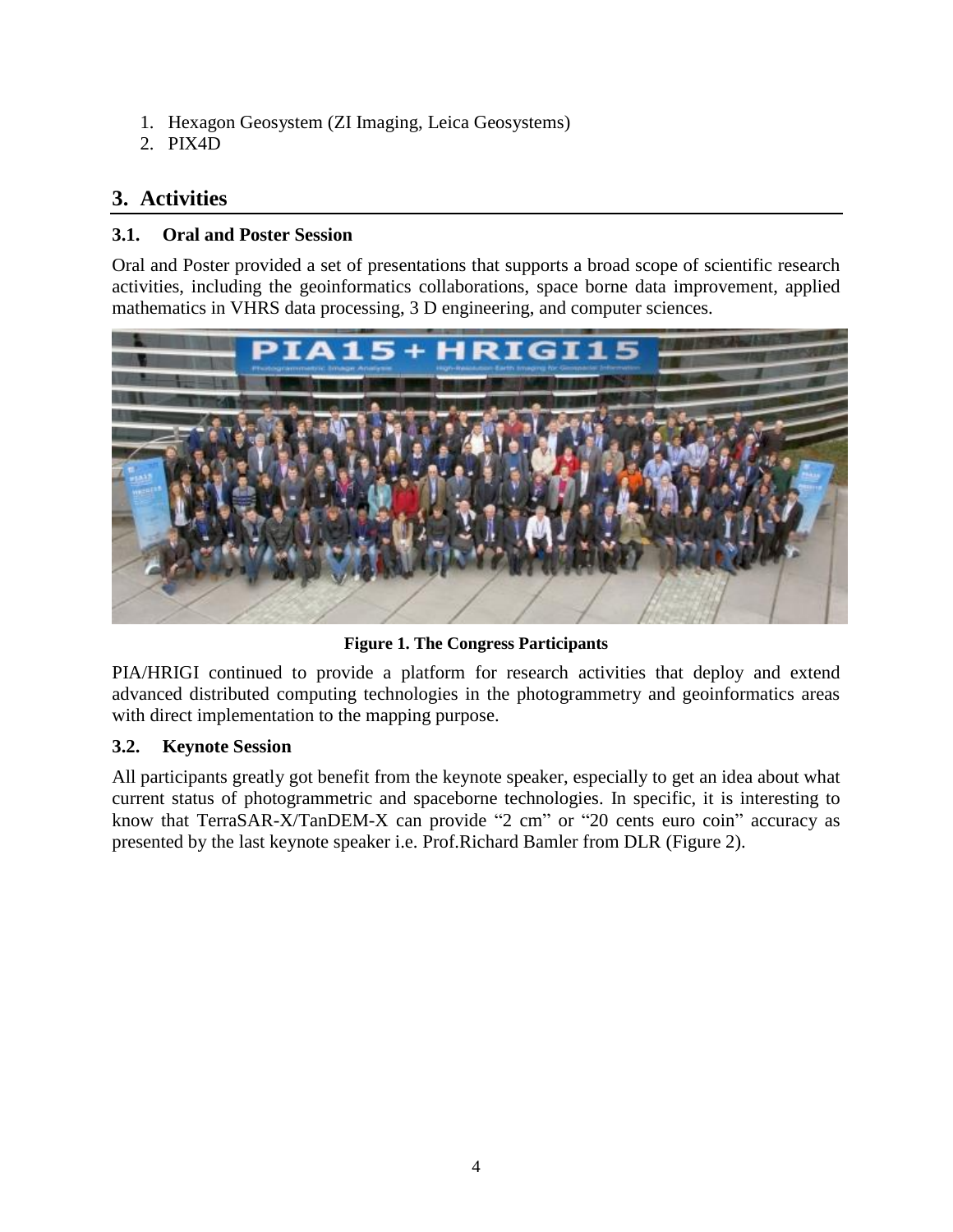

**Figure 2. Last Keynote Speech about TerraSAR-X / TanDEM-X**

## <span id="page-4-0"></span>**3.3. Networking and Socialization**

Networking environment has been set from the first day of the conference directly after the second poster session in what so called "Ice Breaker" session. At this session, the attendees can exchange their idea as well as establish the good networking connection in the future.

The Master Class on the second day of the conference from the mapping industry (Hexagon) about "sensors evolution to the solutions" brought mapping scientists and computer scientists together to provide a new idea for the engagement of students, faculty and researchers in learning the latest sensor development status, applying it to their approach and contributing to its future development. Immediately after the Master Class, the participants have been facilitated by the sponsor to enjoy cultural dinner session at the famous Münchner Kunstlerhaus [\(Figure 3\)](#page-5-0).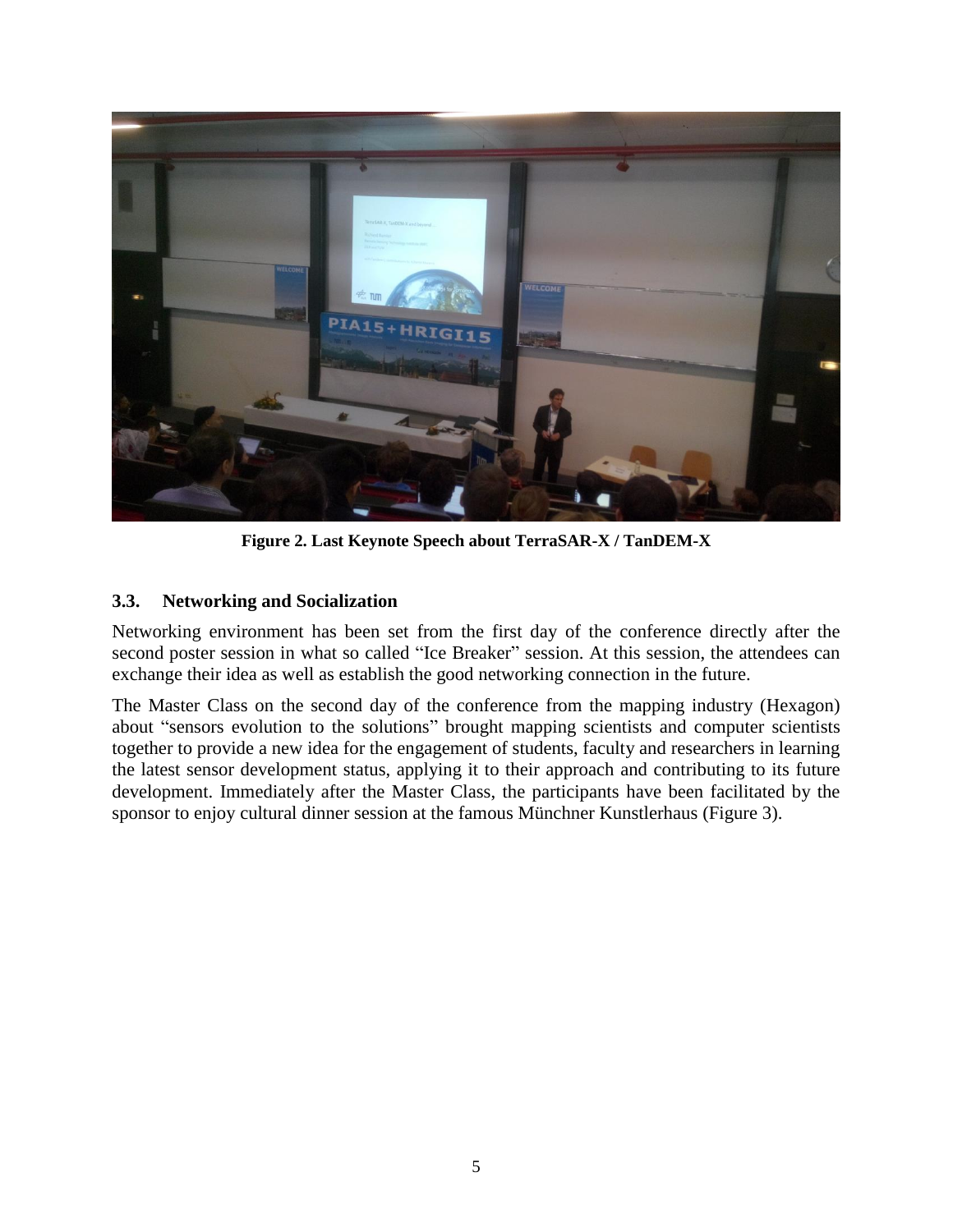

**Figure 3 Gala dinner in Münchner Künstlerhaus**

## <span id="page-5-0"></span>**4. Publications**

## **4.1. Annals publications**

This joint ISPRS conference provided 38 annals which can be accessed immediately after the symposium with a concentration on 3D feature extraction, new approach and algorithm in the Spaceborne data as well as Airborne data processing.

## **4.2. Archives publications**

In parallel, there are 42 archives publications with a topic concentration ranging from space borne technologies, point cloud data processing and mapping purpose. The topic about "Analysis of RADAR and Optical Space Borne Data for Large Scale Topographical Mapping" has been presented at the first conference day [\(http://www.int-arch-photogramm-remote-sens-spatial-inf](http://www.int-arch-photogramm-remote-sens-spatial-inf-sci.net/XL-3-W2/235/2015/isprsarchives-XL-3-W2-235-2015.pdf)[sci.net/XL-3-W2/235/2015/isprsarchives-XL-3-W2-235-2015.pdf\)](http://www.int-arch-photogramm-remote-sens-spatial-inf-sci.net/XL-3-W2/235/2015/isprsarchives-XL-3-W2-235-2015.pdf).